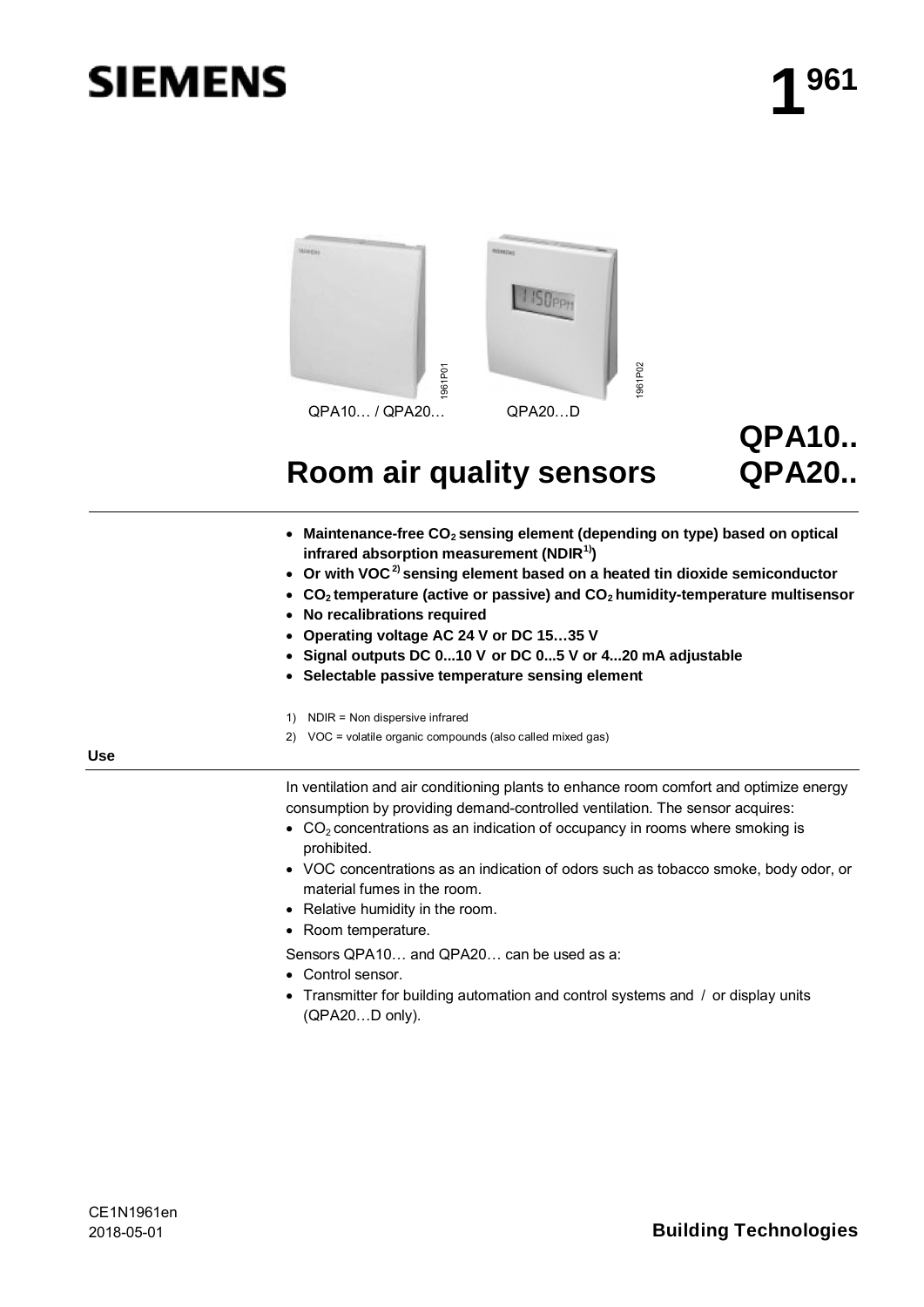Typical use:

- Acquisition of  $CO<sub>2</sub>$  and VOC concentrations: In party rooms, lounges, fair pavilions and exhibition halls, restaurants, canteens, shopping malls, athletic centers, sales rooms, and conference rooms.
- Acquisition of  $CO<sub>2</sub>$  concentrations: In rooms with varying occupancy levels where smoking is prohibited, e.g. museums, theaters, movie theaters, auditoriums, office spaces, and school rooms.

Important!

QPA20… sensors may not be deployed as safety devices, e.g. as gas or smoke warning devices!

#### **Type summary**

| Product number  | $CO2$ measuring | <b>VOC</b>    | Temperature           | Humidity        | Display of     |
|-----------------|-----------------|---------------|-----------------------|-----------------|----------------|
|                 | range           | time constant | measuring range       | measuring range | measured value |
| <b>QPA1000</b>  |                 | Slow (R1)     |                       |                 |                |
|                 |                 | Normal (R2)   |                       |                 |                |
|                 |                 | Fast $(R3)$   |                       |                 |                |
| <b>QPA2000</b>  | $02000$ ppm     |               | ---                   | ---             | No             |
| <b>QPA2002</b>  | $02000$ ppm     | Slow (R1)     |                       |                 | No             |
|                 |                 | Normal (R2)   |                       |                 |                |
|                 |                 | Fast(R3)      |                       |                 |                |
| <b>QPA2002D</b> | $02000$ ppm     | Slow (R1)     |                       |                 | Yes            |
|                 |                 | Normal (R2)   |                       |                 |                |
|                 |                 | Fast $(R3)$   |                       |                 |                |
| <b>QPA2060</b>  | 02000 ppm       | ---           | 050 °C / $-35+35$ °C  |                 | No             |
| <b>QPA2060D</b> | $02000$ ppm     | ---           | 050 °C / $-35+35$ °C  |                 | Yes            |
| <b>QPA2062</b>  | 02000 ppm       | ---           | 050 °C / $-35+35$ °C  | $0100 \%$       | No             |
| <b>QPA2062D</b> | 02000 ppm       | ---           | 050 °C / $-35+35$ °C  | $0100 \%$       | Yes            |
| <b>QPA2080</b>  | $02000$ ppm     | ---           | Depending on connect- |                 | No             |
|                 |                 |               | ed sensing element    |                 |                |
| <b>QPA2080D</b> | $02000$ ppm     |               | Depending on connect- |                 | Yes*           |
|                 |                 |               | ed sensing element    |                 |                |

\* The passive temperature measured value is not displayed

#### **Ordering**

When ordering, please give name and product number, e.g.: Room air quality sensor **QPA2002**

#### **Equipment combinations**

All systems and devices capable of processing the following sensor signals: · DC 0...10 V or DC 0...5 V or 4...20 mA passive sensor signals for sensor QPA2080…

#### **Mode of operation**

| $CO2$ concentrations                  | Symaro <sup>TM</sup> air quality sensors acquire the $CO2$ concentration by infrared absorption<br>measurement (NDIR).                                             |                                   |  |  |
|---------------------------------------|--------------------------------------------------------------------------------------------------------------------------------------------------------------------|-----------------------------------|--|--|
|                                       | The resulting output signal DC 010 V or DC 05 V or 420 mA is proportionate to<br>the $CO2$ content of ambient air.                                                 |                                   |  |  |
| Function diagram $CO2$<br>(output X1) | X <sub>1</sub><br>$[MA]$ $[V]$<br>20<br>10<br>16.8<br>8<br>13.6<br>6<br>10.4<br>$\overline{4}$<br>7.2<br>$\overline{2}$<br>$\overline{4}$<br>$\circ$<br>400<br>800 | 1961D01_01<br>$CO2$ [ppm]<br>2000 |  |  |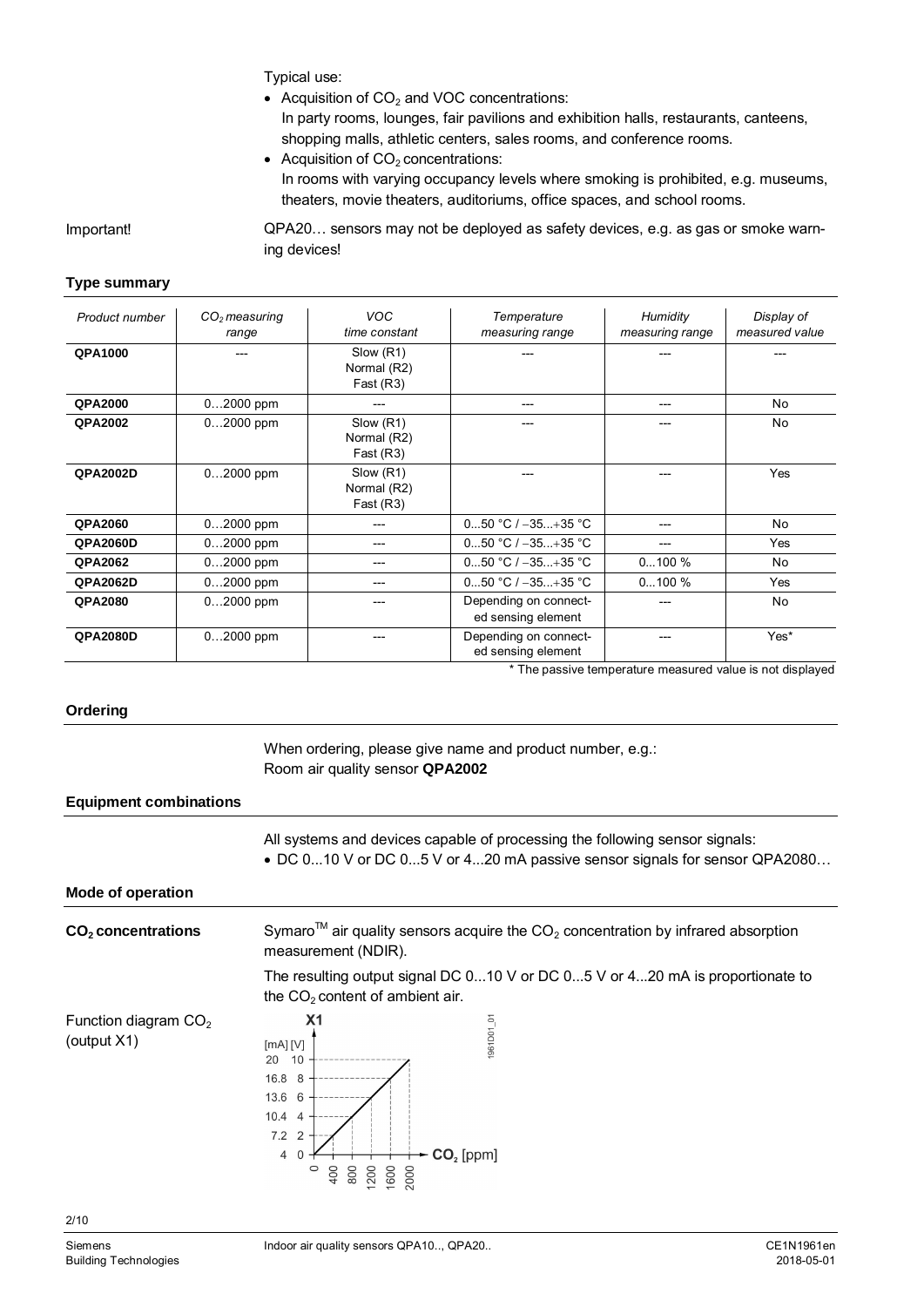#### **VOC concentration** (**QPA1000**)

Symaro<sup>TM</sup> air quality sensors determine the mixed gas concentration (VOC) using metal-oxide semiconductor sensing elements. The sensors measure precisely at all times and with no maintenance and recalibration required thanks to an integrated compensation mechanism, saving service costs.

The sensor provides a DC 0...10 V or DC 0...5 V or 4...20 mA output signal proportionate to the VOC content of the ambient air.



midity range of 0...100 %.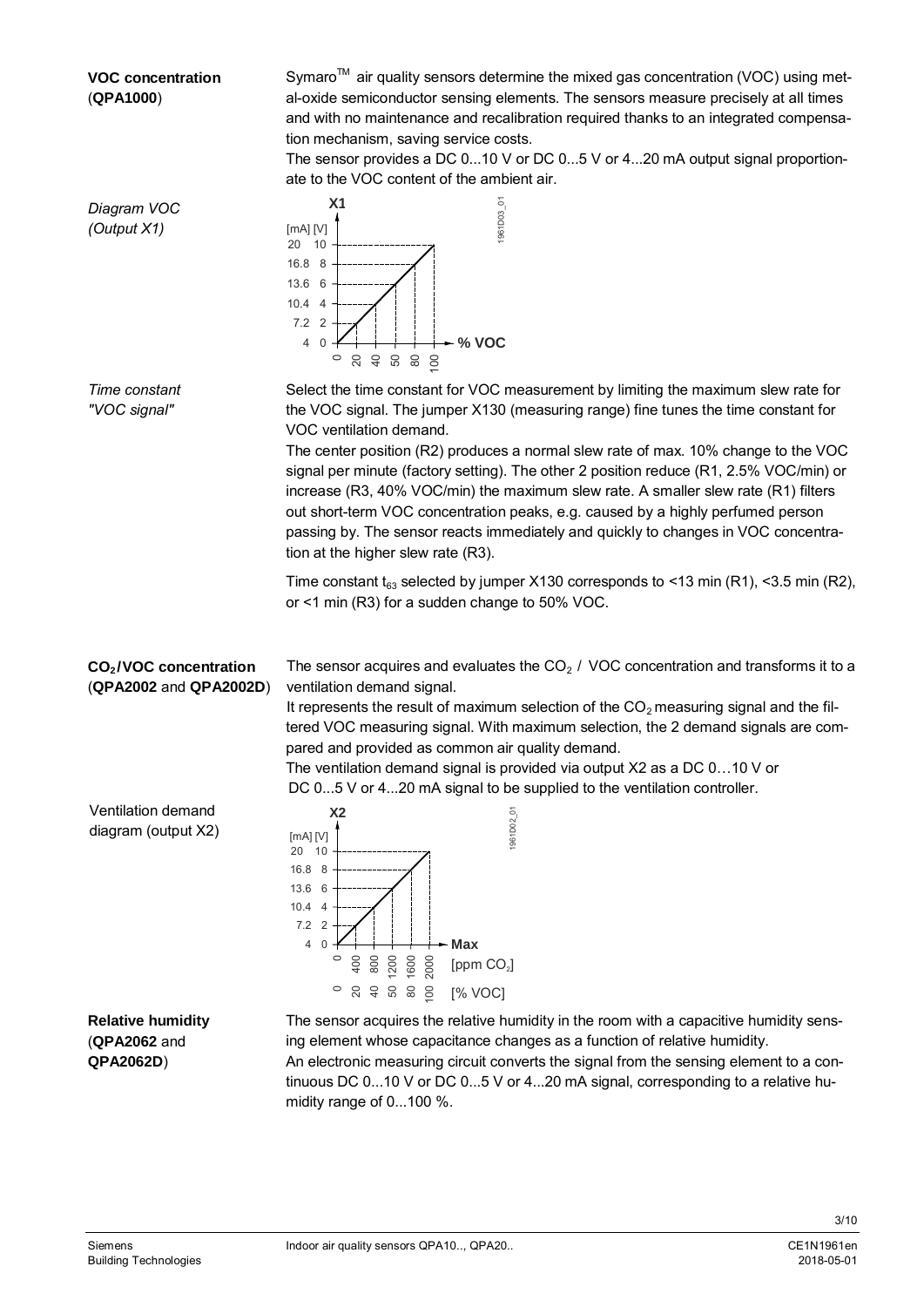**Temperature active** (**QPA206…)**

The sensor acquires the room temperature with a sensing element whose electrical resistance changes as a function of the temperature. The change is converted to an active DC 0...10 V or DC 0...5 V or 4...20 mA output signal  $( \triangleq 0...50 \degree C \text{ or } -35...+35 \degree C).$ 

**Temperature passive** (**QPA2080…**)

The sensor measures the room temperature using a sensing element where electrical resistance changes with the temperature of the ambient air. The sensing element is on the device's rear side and connected at the appropriate connection terminals. The following sensing elements are included with the device: - LG-Ni1000

- Pt1000
- Pt100
- NTC 10kOhm

#### **Sensing element**

Characteristic curve: **Accuracy:** Accuracy:





Characteristic curve: Accuracy:





Characteristic curve: Accuracy:



 $\Delta$  $\theta$  [K]









*Pt 100 (Kl. B)*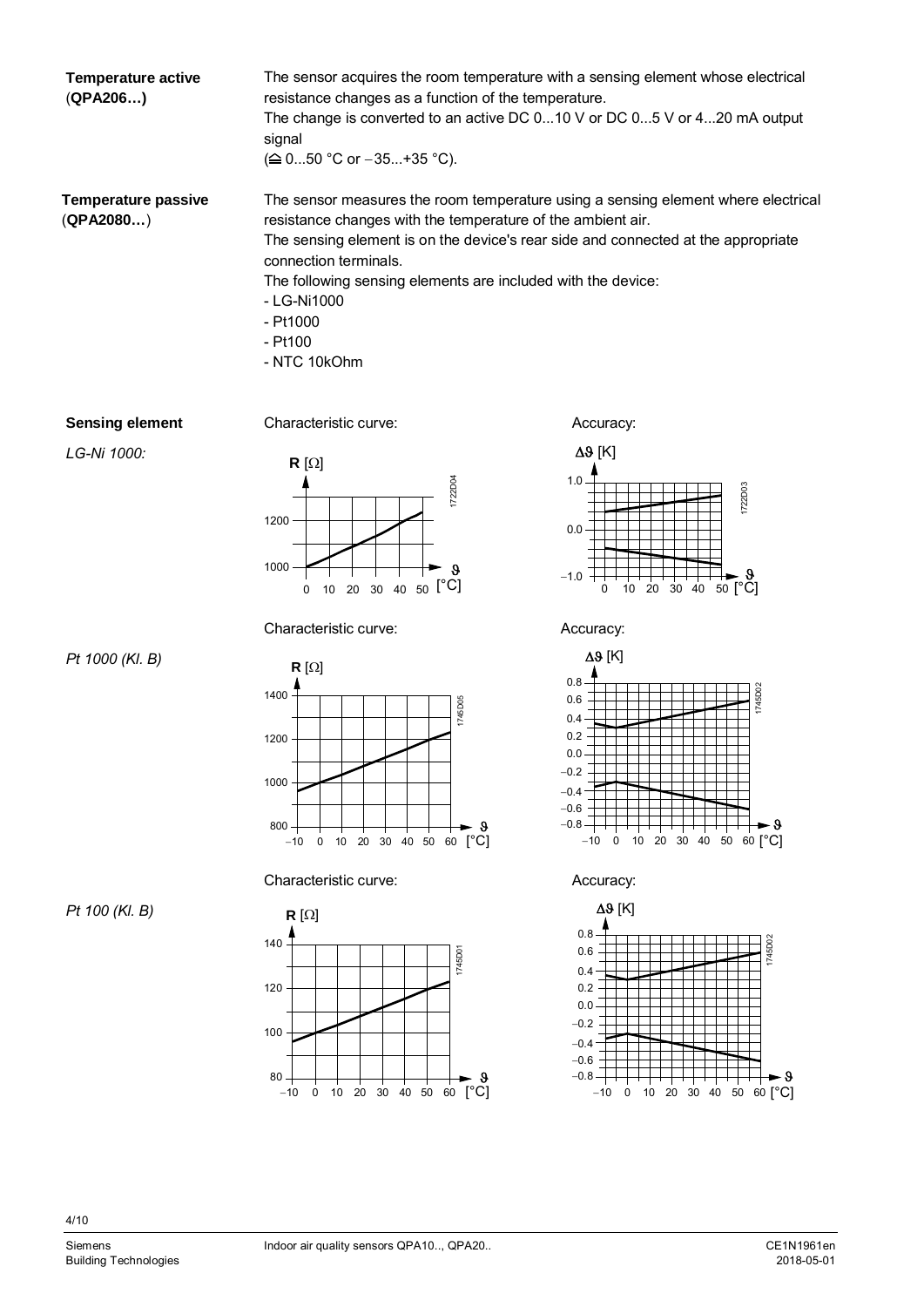Characteristic curve: **Accuracy:** Accuracy:

9 Temperature in Celsius

 $\Delta 9$  Temperature differential in Kelvin





*Key*

*NTC 10k*

#### **Mechanical design**

The units are designed for wall mounting and can be deployed with most types of commercially available recessed conduit boxes. The cables can be introduced from the rear (concealed wiring), from below or above (surface-run wires) through knockout openings.

The units consist of 2 major sections: Casing and base plate. Both snap together but can be detached again.

The measuring circuit, the sensing elements, and the setting elements are located on a printed circuit board in the unit.

The mounting base carries the connection terminals.

#### X120 မြို့<br>၁၀၀ **mA-Test O1** 4...20 mA  $\bigcirc$  $\circ$ န်း **V-Test**  $\frac{1}{2}$ **V-Test O2** 0...10 V 0...10 V 0...5 V **O3**  $\boxed{0...5 \text{ V}}$ **X120 Test function active R1** Range 1 X130  $x_1$   $x_2$   $x_3$ °F  $\dot{c}$ **R2** Range 2 विव 0 V / 0 V 2.5 V / 5 V 5 V / 10 V **X130** 4 mA 12 mA 20 mA **R3** Range 3  $\frac{1}{2}$ 2.5 V / 5 V 5 V / 10 V 0V / 0V Delivery condition  $\begin{smallmatrix} 0 & 0 & 0 \end{smallmatrix}$ ſ 12 mA 20 mA 4 mA **Do** Display Temperature unit 0 V / 0 V 2.5 V / 5 V 5 V / 10 V 20 mA 12 mA 4 mA  $\frac{1}{2}$ ⊡ 2.5 V / 5 V 2.5 V / 5 V 2.5 V / 5 V **io**<br>io 12 mA 12 mA  $12 \text{ mA}$ 1961Z08\_en

The setting elements can be accessed after removing the mounting base.

| for the measuring range                         | Meaning of the different jumper positions:                                                 |            |                                                                             |
|-------------------------------------------------|--------------------------------------------------------------------------------------------|------------|-----------------------------------------------------------------------------|
| with QPA2000                                    | • For the $CO2$ measuring range:<br>Jumper in the mid position (R2)                        | $=$        | 02000 ppm (factory setting)                                                 |
| with QPA1000,<br>QPA2002 and<br><b>QPA2002D</b> | • For VOC:<br>- Jumper in the upper position $(R1)$<br>- Jumper in the mid position $(R2)$ | $=$<br>$=$ | VOC time constant "slow"<br>VOC time constant "normal"<br>(factory setting) |
|                                                 | - Jumper in the lower position $(R3)$                                                      | $=$        | VOC time constant "fast"                                                    |
| with <b>QPA206</b>                              | • For the temperature measuring range:<br>- Jumper in the upper position $(R1)$            | $=$        | $-35+35$ °C                                                                 |

#### **Setting elements…**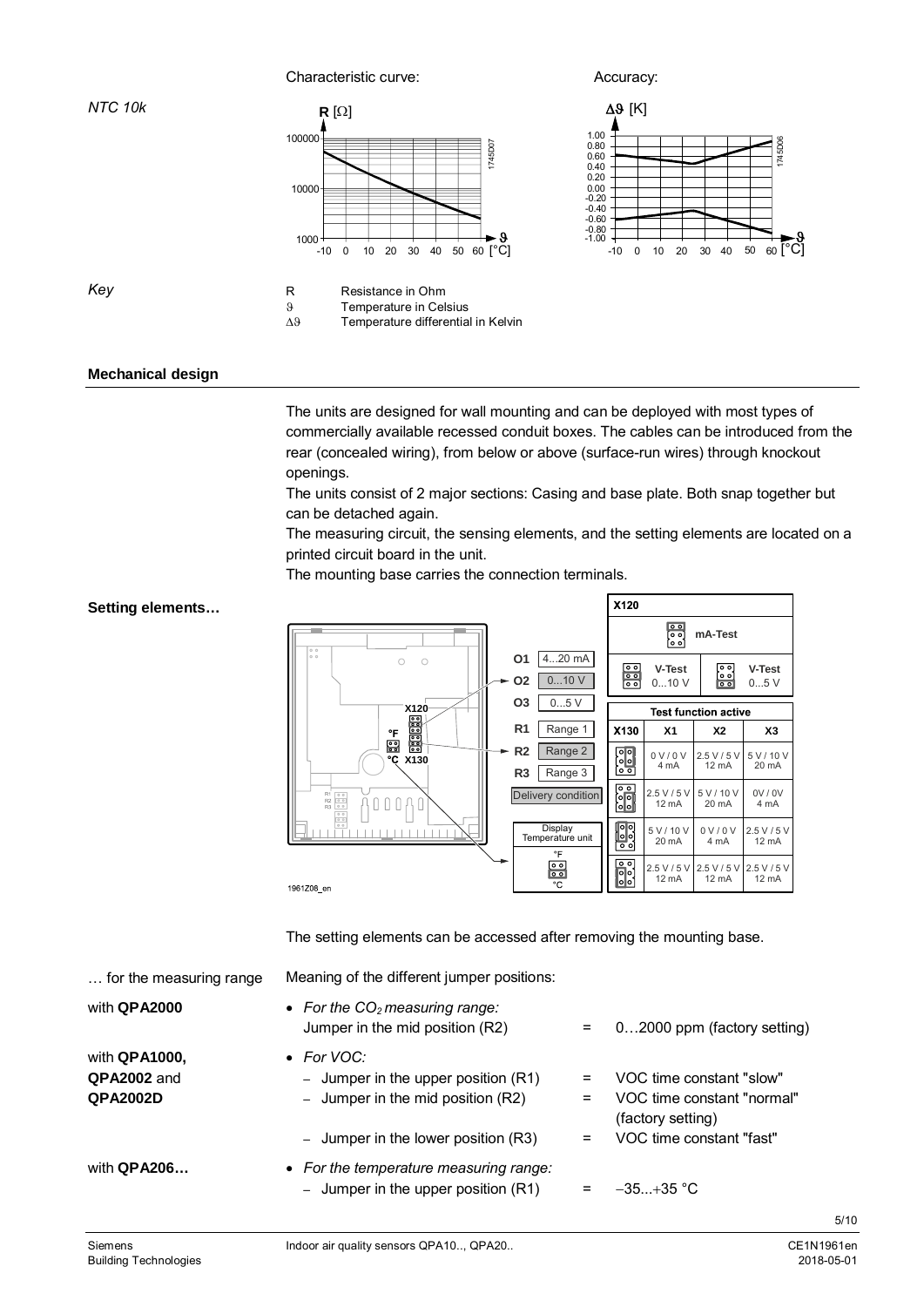| for output for all<br>QPA                                  | 050 °C (factory setting)<br>- Jumper in the mid position $(R2)$<br>=<br>$= 420$ mA<br>O1<br>$=$ DC 010 V<br>O <sub>2</sub><br>$=$ DC 05 V<br>O <sub>3</sub>                                                                                                                                                                                                                                                                                                                                                                                                                                                                                                                                                                                                                                                                                                                                                                                                                                               |  |  |  |
|------------------------------------------------------------|-----------------------------------------------------------------------------------------------------------------------------------------------------------------------------------------------------------------------------------------------------------------------------------------------------------------------------------------------------------------------------------------------------------------------------------------------------------------------------------------------------------------------------------------------------------------------------------------------------------------------------------------------------------------------------------------------------------------------------------------------------------------------------------------------------------------------------------------------------------------------------------------------------------------------------------------------------------------------------------------------------------|--|--|--|
| for the active test<br>function                            | Jumper for the measuring range in the vertical position:<br>The signal output delivers the values according to table "Test function active".                                                                                                                                                                                                                                                                                                                                                                                                                                                                                                                                                                                                                                                                                                                                                                                                                                                              |  |  |  |
| for selection of the<br>temperature unit on the<br>display | • For the unit of temperature:<br>- Jumper in the horizontal, lower position =<br>°C (factory setting)<br>- Jumper in the horizontal, upper position =<br>°F                                                                                                                                                                                                                                                                                                                                                                                                                                                                                                                                                                                                                                                                                                                                                                                                                                              |  |  |  |
| <b>Behavior in the event</b><br>of fault<br><b>QPA1</b>    | • In the event of VOC failure, DC 10 V or 5 V or 20 mA is present at signal output X1                                                                                                                                                                                                                                                                                                                                                                                                                                                                                                                                                                                                                                                                                                                                                                                                                                                                                                                     |  |  |  |
|                                                            | (after 60 seconds).                                                                                                                                                                                                                                                                                                                                                                                                                                                                                                                                                                                                                                                                                                                                                                                                                                                                                                                                                                                       |  |  |  |
| <b>QPA2</b>                                                | • In the event of $CO2$ failure, DC 10 V or 5 V or 20 mA is present at signal output X1<br>(after 60 seconds).                                                                                                                                                                                                                                                                                                                                                                                                                                                                                                                                                                                                                                                                                                                                                                                                                                                                                            |  |  |  |
| <b>QPA2002</b>                                             | In the event of $CO2$ or VOC failure, DC 10 V or 5 V or 20 mA is present at signal<br>$\bullet$<br>output X2 (after 60 seconds).                                                                                                                                                                                                                                                                                                                                                                                                                                                                                                                                                                                                                                                                                                                                                                                                                                                                          |  |  |  |
| QPA2060 and QPA2060D                                       | • If the temperature sensor becomes faulty, 0 V or 0 mA is present at signal output X2<br>(after 60 seconds).                                                                                                                                                                                                                                                                                                                                                                                                                                                                                                                                                                                                                                                                                                                                                                                                                                                                                             |  |  |  |
| QPA2062 and QPA2062D                                       | • If the temperature sensor becomes faulty, 0 V or 0 mA is present at signal output X3,<br>and the humidity signal at signal output X2 increases to DC 10 V or 5 V or 20 mA<br>(after 60 seconds).<br>If the humidity sensor becomes faulty, DC 10 V or 5 V or 20 mA is present at signal<br>output X2 (after 60 seconds), and the temperature signal remains active.                                                                                                                                                                                                                                                                                                                                                                                                                                                                                                                                                                                                                                     |  |  |  |
| <b>Display of measured</b><br>values                       | With sensors type QPA2002D, QPA2060D and QPA2062D, the measured values can<br>be read on an LCD. The following measured values are displayed:<br>$- CO2$ :<br>In ppm<br>$- CO2 + VOC:$<br>As a bar chart: 4 bars $\cong$ X2 = 2 V or 1 V or 7.2 mA,<br>20 bars $\cong$ X2 = 10 V or 5 V or 20 mA)<br>In °C or °F<br>- Temperature:<br>- Humidity:<br>In $%$ r.h.<br>The passive, measured temperature value cannot be displayed on type QPA2080D.                                                                                                                                                                                                                                                                                                                                                                                                                                                                                                                                                         |  |  |  |
| <b>Engineering notes</b>                                   |                                                                                                                                                                                                                                                                                                                                                                                                                                                                                                                                                                                                                                                                                                                                                                                                                                                                                                                                                                                                           |  |  |  |
|                                                            | Room sensors with active outputs have a high power loss, which can influence temper-<br>ature measurement.<br>The measuring accuracy is impacted by the following factors:<br>- Prevailing air flow<br>- Wall surface (rough, smooth)<br>- Wall texture (wood, plaster, concrete, brick)<br>- Wall type (interior, exterior).<br>This application-specific measuring inaccuracy is constant for an installed sensor after<br>approx. 1 operating hour, and it can be adjusted as needed in a higher system (e.g.<br>controller). No correction on the local LCD.<br>The sensor must be powered by a transformer for safety extra low-voltage (SELV) with<br>separate windings, suited for 100 % duty. Size and fuse it in compliance with local safe-<br>ty regulations.<br>When sizing the transformer, consider the power consumption of the sensor. For infor-<br>mation about wiring, see the data sheets of the devices with which the sensor is used.<br>Observe maximum permissible cable lengths. |  |  |  |
|                                                            |                                                                                                                                                                                                                                                                                                                                                                                                                                                                                                                                                                                                                                                                                                                                                                                                                                                                                                                                                                                                           |  |  |  |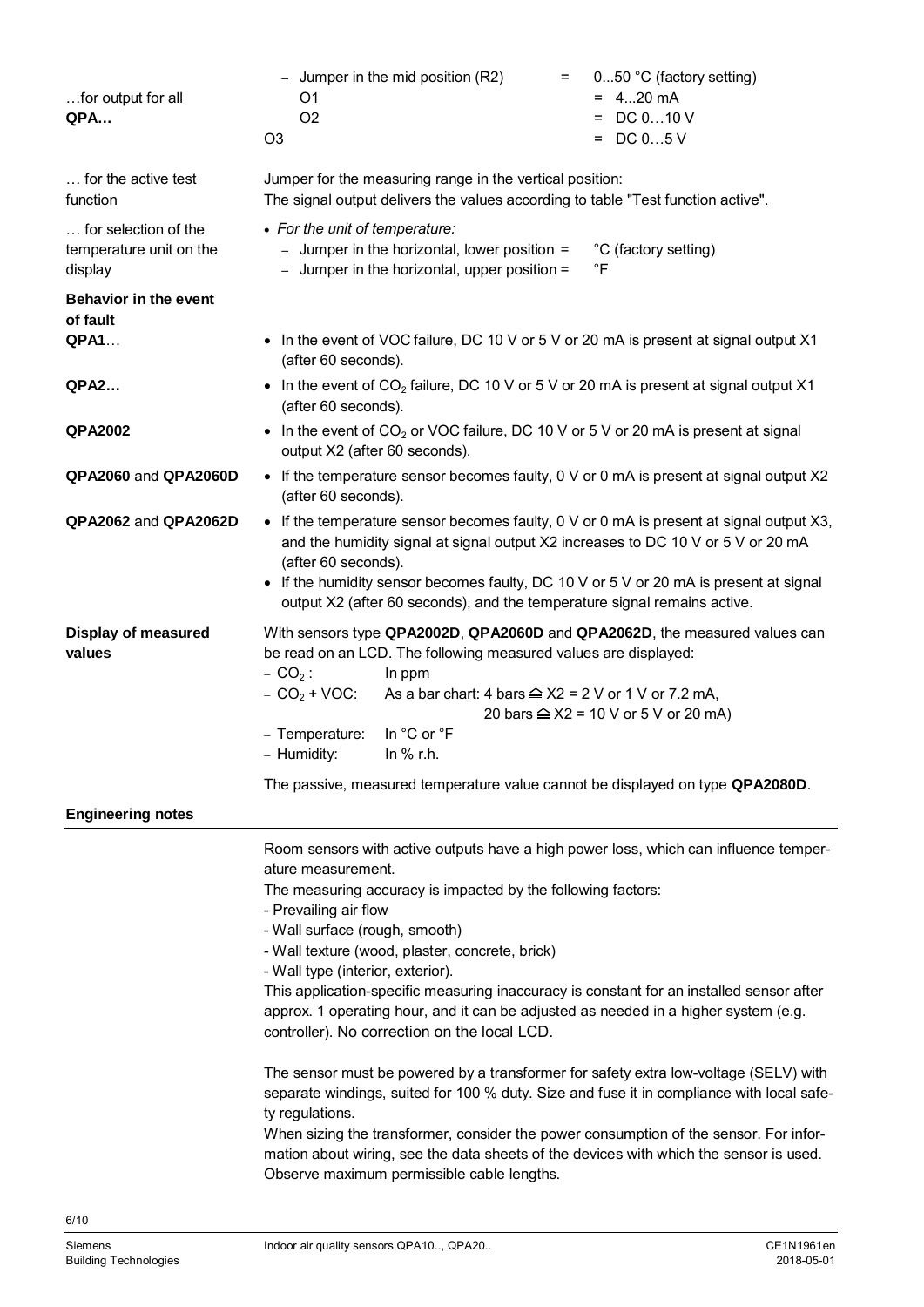| Cable routing and<br>cable selection | When laying the cables, remember that electrical interference is greater the longer the<br>cables run parallel and the smaller the distance between them. On applications with<br>EMC problems, use shielded cables. For secondary power lines and signal lines, use<br>twisted-pair cables.                                                                                                                                                                                                                                                                                                                                                                                                                                                                                                                                                                  |
|--------------------------------------|---------------------------------------------------------------------------------------------------------------------------------------------------------------------------------------------------------------------------------------------------------------------------------------------------------------------------------------------------------------------------------------------------------------------------------------------------------------------------------------------------------------------------------------------------------------------------------------------------------------------------------------------------------------------------------------------------------------------------------------------------------------------------------------------------------------------------------------------------------------|
| <b>Mounting notes</b>                |                                                                                                                                                                                                                                                                                                                                                                                                                                                                                                                                                                                                                                                                                                                                                                                                                                                               |
| Mounting location                    | Inner wall of the room to be ventilated, not in niches, not behind curtains, not above or<br>near heat sources, and not exposed to direct light from spot lights.<br>Do not expose the sensor to direct solar radiation.<br>Seal the end of the conduit at the sensor to prevent false measurements due to drafts<br>through the conduit.                                                                                                                                                                                                                                                                                                                                                                                                                                                                                                                     |
| Mounting instructions                | Mounting instructions are enclosed in the package.                                                                                                                                                                                                                                                                                                                                                                                                                                                                                                                                                                                                                                                                                                                                                                                                            |
| <b>Commissioning notes</b>           |                                                                                                                                                                                                                                                                                                                                                                                                                                                                                                                                                                                                                                                                                                                                                                                                                                                               |
|                                      | The sensor's functions can be checked 30 minutes after applying power:<br>Checking the $CO2$ function:<br>In well ventilated rooms, the sensor shows the $CO2$ concentration of the outside air.<br>This is typically 360 ppm (the sensor's measuring accuracy must be considered).<br>Also, a basic functional check can be made by exhaling on the sensor. In this case,<br>remember that the sensor's rate of response is purposely delayed (time constant $t_{63}$ )<br>$= 5$ min).<br>• Checking the VOC function:<br>Touch the sensor with a cotton ball dowsed in alcohol (e.g. gas from a cigarette<br>lighter, without lighting a flame).<br>Ventilation should start when the preset switching level of the connected controller is<br>reached.<br>After applying power to the types of sensor with display, Init appears for about 6 se-<br>conds. |
| <b>Disposal</b>                      |                                                                                                                                                                                                                                                                                                                                                                                                                                                                                                                                                                                                                                                                                                                                                                                                                                                               |
|                                      | The device is considered electrical and electronic equipment for disposal in terms                                                                                                                                                                                                                                                                                                                                                                                                                                                                                                                                                                                                                                                                                                                                                                            |

- of the applicable European Directive and may not be disposed of as domestic garbage.
- · Dispose of the device via the channels provided for this purpose.
- · Comply with all local and currently applicable laws and regulations.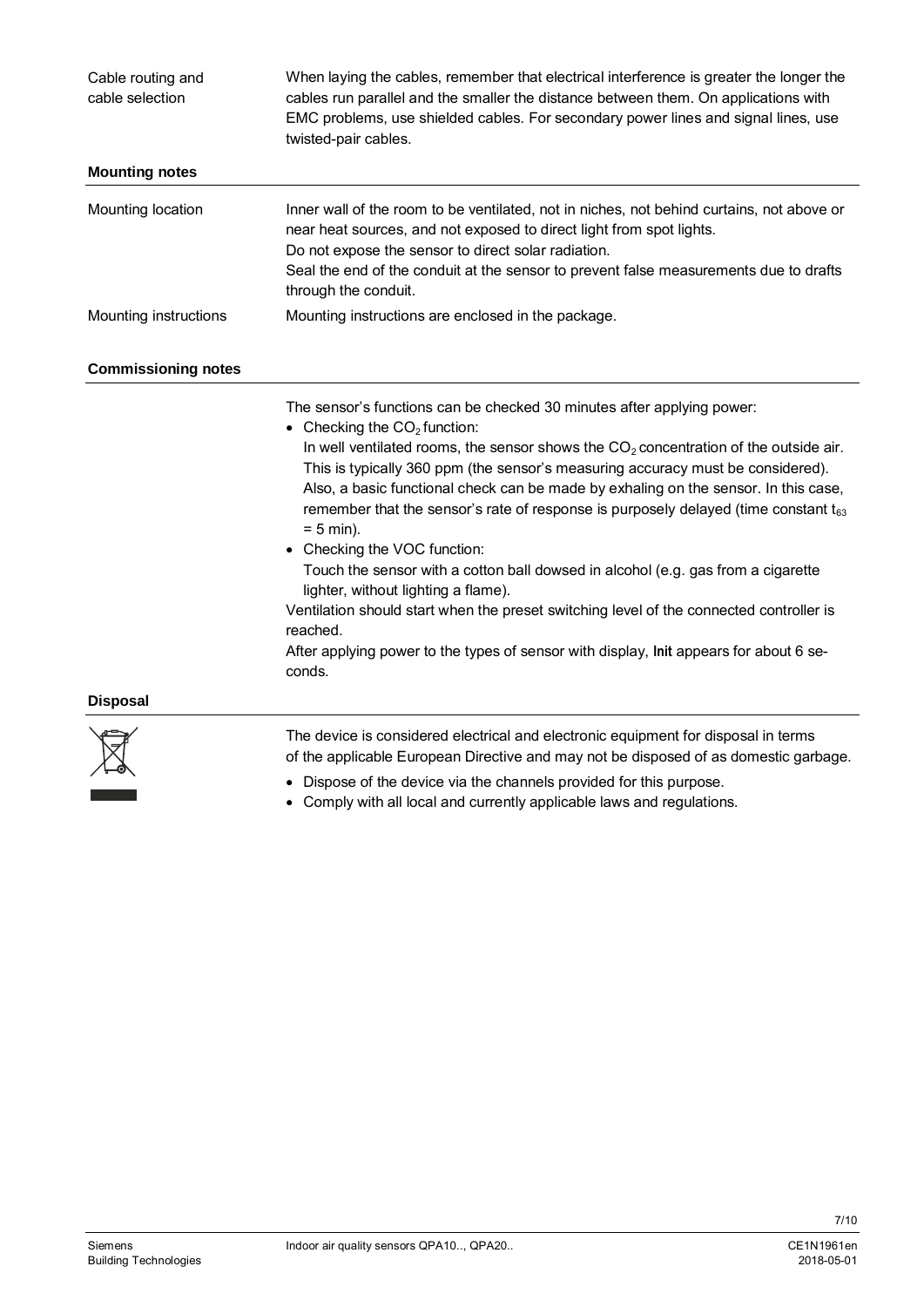#### **Technical data**

| Power supply                                                                                    | Operating voltage                                         | AC 24 V $\pm$ 20 % oder DC1535 V (SELV)<br>or                                                        |  |
|-------------------------------------------------------------------------------------------------|-----------------------------------------------------------|------------------------------------------------------------------------------------------------------|--|
|                                                                                                 |                                                           | AC/DC 24 V class 2 (US)                                                                              |  |
|                                                                                                 | Frequency                                                 | 50/60 Hz at AC 24 V                                                                                  |  |
|                                                                                                 | External supply line protection (EU)                      | Fuse slow max, 10 A                                                                                  |  |
|                                                                                                 |                                                           | or                                                                                                   |  |
|                                                                                                 |                                                           | Circuit breaker max. 13 A<br>Characteristic B, C, D according to                                     |  |
|                                                                                                 |                                                           | or<br>Power source with current limitation of<br>max. 10 A                                           |  |
|                                                                                                 | Power consumption                                         | At "U" output signal<br>"I" output signal                                                            |  |
|                                                                                                 | QPA1000                                                   | Max. <1.6 VA<br>Max. <3.5 VA                                                                         |  |
|                                                                                                 | QPA2000, QPA 2080, QPA2080D, QPA2060, QPA2060D            | Max. < 0.9 VA<br>Max. <3.2 VA                                                                        |  |
|                                                                                                 | QPA2002, QPA2002D                                         | Max. <1.8 VA<br>Max. <3.9 VA                                                                         |  |
|                                                                                                 | QPA2062, QPA2062D                                         | Max. < 0.9 VA<br>Max. <3.4 VA                                                                        |  |
| Cable lengths for measuring<br>signal                                                           | Perm. cable lengths                                       | See data sheet of the device handling the<br>signal                                                  |  |
| Functional data "CO <sub>2</sub> "                                                              | Measuring range                                           | $02000$ ppm                                                                                          |  |
|                                                                                                 | Measuring accuracy at 23 °C and 1013 hPa                  | $\leq \pm (50$ ppm + 2 % of measured value)                                                          |  |
|                                                                                                 | Temperature dependency in the range of -545 °C            | ±2 ppm / °C (typically)                                                                              |  |
|                                                                                                 | Long-time drift                                           | $\leq \pm 5\%$ of measuring range / 5 years (typi-<br>cally)                                         |  |
|                                                                                                 | Time constant $t_{63}$                                    | $< 5$ min                                                                                            |  |
|                                                                                                 | Output signal, linear (terminal X1)                       | DC 010 V or DC 05 $V \stackrel{\frown}{=} 0$ 2000 ppm,<br>max. $\pm$ 1 mA                            |  |
|                                                                                                 |                                                           | 420 mA $\hat{=}$ 02000 ppm, max. 500 Ohm                                                             |  |
|                                                                                                 | Recalibration-free                                        | 8 years                                                                                              |  |
| Functional data "VOC"                                                                           | Measuring range                                           | 0100% VOC                                                                                            |  |
|                                                                                                 | Time constant $t_{63}$ VOC (CO <sub>2</sub> see above)    | <13 min (R1), <3.5 min (R2), <1 min (R3)                                                             |  |
|                                                                                                 | Output signal, linear (terminal X1)                       | DC 010 V or DC 05 V $\hat{=}$ 0100%,<br>max. $\pm$ 1 mA                                              |  |
|                                                                                                 |                                                           | 420 mA <sup>2</sup> 0100 %, max. 500 Ohm                                                             |  |
| Functional data "Maximum<br>selection from CO <sub>2</sub> and VOC"<br>for QPA2002 and QPA2002D | Output signal, linear (terminal X2)                       | DC 010 V or DC 05 V $\hat{=}$ max.<br>of 02000 ppm, CO <sub>2</sub> or 0100% VOC,<br>max. $\pm 1$ mA |  |
|                                                                                                 |                                                           | 420 mA $\widehat{=}$ max. von 02000 ppm CO <sub>2</sub><br>oder 0100 % VOC, max. 500 Ohm             |  |
| Functional data "Rel. Humidity"                                                                 | Range of use                                              | 095 % r.h. (non-condensing)                                                                          |  |
| for QPA2062 and QPA2062D                                                                        | Measuring range                                           | $0100 \%$ r.h.                                                                                       |  |
|                                                                                                 | Measuring accuracy at 23 °C and DC 24 V<br>$095$ % r.h.   | $±5%$ r.h.                                                                                           |  |
|                                                                                                 | 3070 % r.h.                                               | $\pm 3$ % r.h. (typically)                                                                           |  |
|                                                                                                 | Temperature dependency                                    | ≤0.1 % r.h./°C                                                                                       |  |
|                                                                                                 | Time constant                                             | approx. 20 s                                                                                         |  |
|                                                                                                 | Output signal, linear (terminal X2)                       | DC 010 V or DC 05 V <sup>2</sup> 0100 % r.h.,<br>max. $\pm 1$ mA                                     |  |
|                                                                                                 |                                                           | 420 mA $\hat{=}$ 0100 % r.F., max. 500 Ohm                                                           |  |
| Functional data "Temperature"<br>with QPA206                                                    | Measuring range                                           | 050 °C (R2) or $-35+35$ °C (R1)                                                                      |  |
|                                                                                                 | Measuring accuracy at DC 24 V in the range of             |                                                                                                      |  |
|                                                                                                 | 23 °C                                                     | $\pm$ 0.3 K at "U" output signal (typically)<br>$\pm$ 0.4 K at "I" output signal (typically)         |  |
|                                                                                                 | 1535 °C                                                   | $\pm$ 0.8 K                                                                                          |  |
|                                                                                                 | $-35+50 °C$                                               | ±1K                                                                                                  |  |
|                                                                                                 | Time constant $t_{63}$                                    | 8.5 min                                                                                              |  |
| Functional data "Temperature"                                                                   | Sensing range                                             | See "Mode of operation"                                                                              |  |
| with QPA208                                                                                     | Measuring accuracy                                        | See "Mode of operation"                                                                              |  |
|                                                                                                 | Time constant $t_{63}$                                    | 8.5 min                                                                                              |  |
|                                                                                                 | Correction Intrinsic heat                                 | 1.4 K for "U" output signal (typically)<br>1.82.6 K for "I" output signal"                           |  |
|                                                                                                 | Output signal (terminal B, M)                             | Passive                                                                                              |  |
| Display of measured value<br>8/10                                                               | With QPA2002D, QPA2060D, QPA2062D, QPA2080D<br><b>LCD</b> |                                                                                                      |  |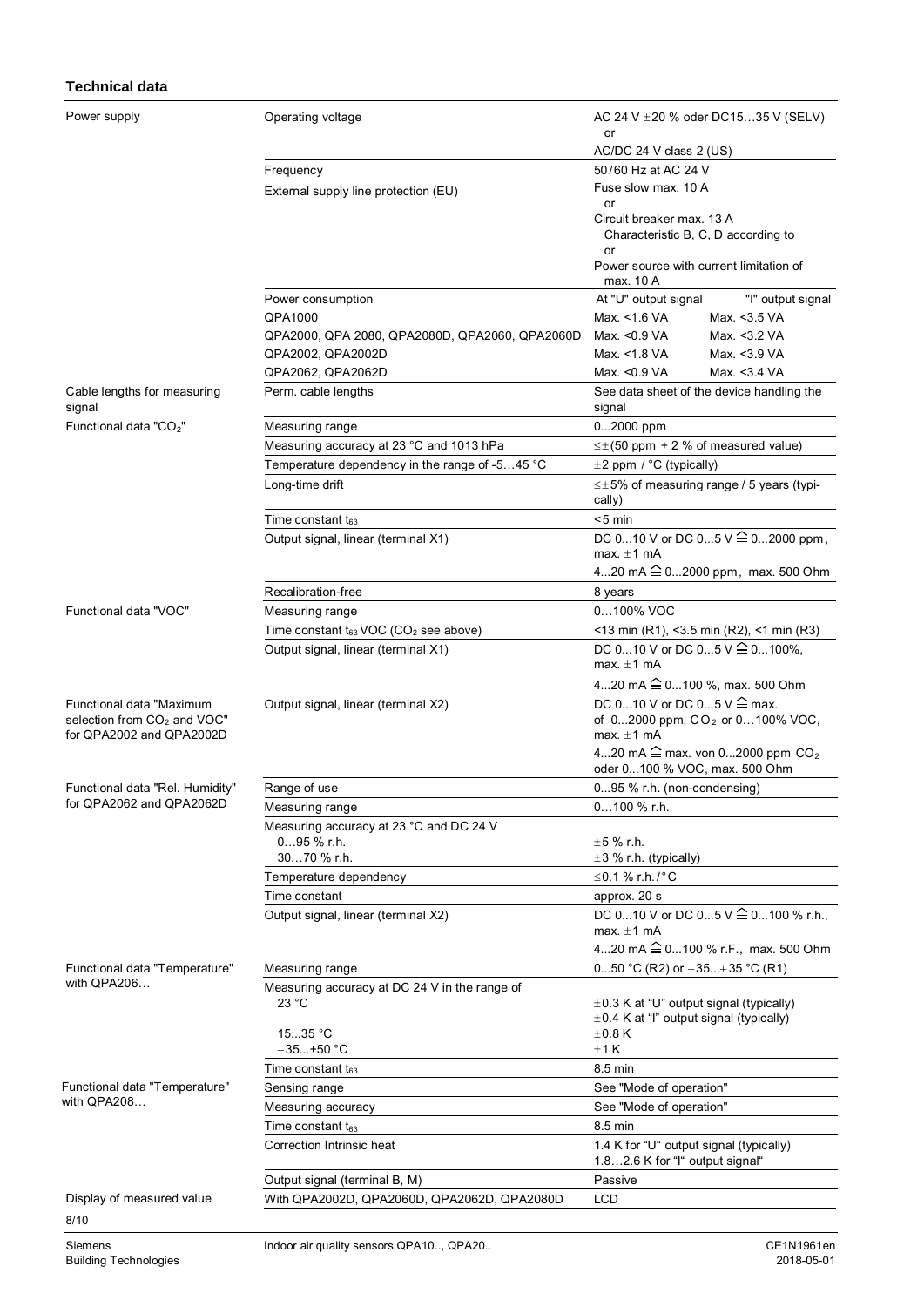| Degree of protection            | Protection degree of housing                                                                                                                                                                                                         |                                                                 | IP30 according to EN 60529                                                         |  |
|---------------------------------|--------------------------------------------------------------------------------------------------------------------------------------------------------------------------------------------------------------------------------------|-----------------------------------------------------------------|------------------------------------------------------------------------------------|--|
|                                 | Protection class                                                                                                                                                                                                                     |                                                                 | III according to EN 60730-1                                                        |  |
| Electrical connections          | Screw terminals for                                                                                                                                                                                                                  |                                                                 | 1 $\times$ 2.5 mm <sup>2</sup> or 2 $\times$ 1.5 mm <sup>2</sup>                   |  |
| <b>Environmental conditions</b> | Operation to<br><b>Climatic conditions</b><br>Humidity<br><b>Mechanical conditions</b>                                                                                                                                               | Temperature (housing incl. electronics)                         | IEC 60721-3-3<br>Class 3K3<br>$050$ °C<br>095 % r.h. (non-condensing)<br>class 3M2 |  |
|                                 | Transport to<br><b>Climatic conditions</b><br>Temperature<br>Humidity<br><b>Mechanical conditions</b>                                                                                                                                |                                                                 | IEC 60721-3-2<br>Class 2K3<br>$-25+70 °C$<br><95 % r.h.<br>Class 2M2               |  |
| Materials and colors            | Cover                                                                                                                                                                                                                                |                                                                 | ASA + PC, NCS S 0502-G (white)<br>equates to RAL9010                               |  |
|                                 | Housing                                                                                                                                                                                                                              |                                                                 | ASA + PC, NCS 2801-Y43R (grey)<br>equates to RAL7035                               |  |
|                                 | Mounting plate                                                                                                                                                                                                                       |                                                                 | PC, NCS 2801-Y43R (grey)<br>equates to RAL7035                                     |  |
|                                 | Sensor (complete)                                                                                                                                                                                                                    |                                                                 | Silicone-free                                                                      |  |
|                                 | Packaging                                                                                                                                                                                                                            |                                                                 | Corrugated cardboard                                                               |  |
| Directives and Standards        | Product standard                                                                                                                                                                                                                     | EN 60730-1                                                      | Automatic electrical controls for household<br>and similar use                     |  |
|                                 | Electromagnetic compatibility (Applications)                                                                                                                                                                                         |                                                                 | For use in residential, commerce, light-<br>industrial and industrial environments |  |
|                                 | EU Conformity (CE)                                                                                                                                                                                                                   |                                                                 | CE1T1961xx <sup>"</sup>                                                            |  |
|                                 | <b>RCM Conformity</b>                                                                                                                                                                                                                |                                                                 | CE1T1961en_C1*)                                                                    |  |
|                                 | UL                                                                                                                                                                                                                                   |                                                                 | UL 873, http://ul.com/database                                                     |  |
| Environmental compatibility     | The product environmental declaration CE1E1961 <sup>-</sup> contains data on environmentally compatible prod-<br>uct design and assessments (RoHS compliance, materials composition, packaging, environmental<br>benefit, disposal). |                                                                 |                                                                                    |  |
| Weight                          | Incl. packaging<br>Without display<br>With display                                                                                                                                                                                   |                                                                 | Approx. 0.10 kg<br>Approx. 0.12 kg                                                 |  |
|                                 |                                                                                                                                                                                                                                      | ppm = parts per million (number of parts per one million parts) |                                                                                    |  |

## \*) The documents can be downloaded from [http://siemens.com/bt/download.](http://siemens.com/bt/download)

### **Connection terminals**







### **QPA2002, QPA2002D QPA2060, QPA2060D**